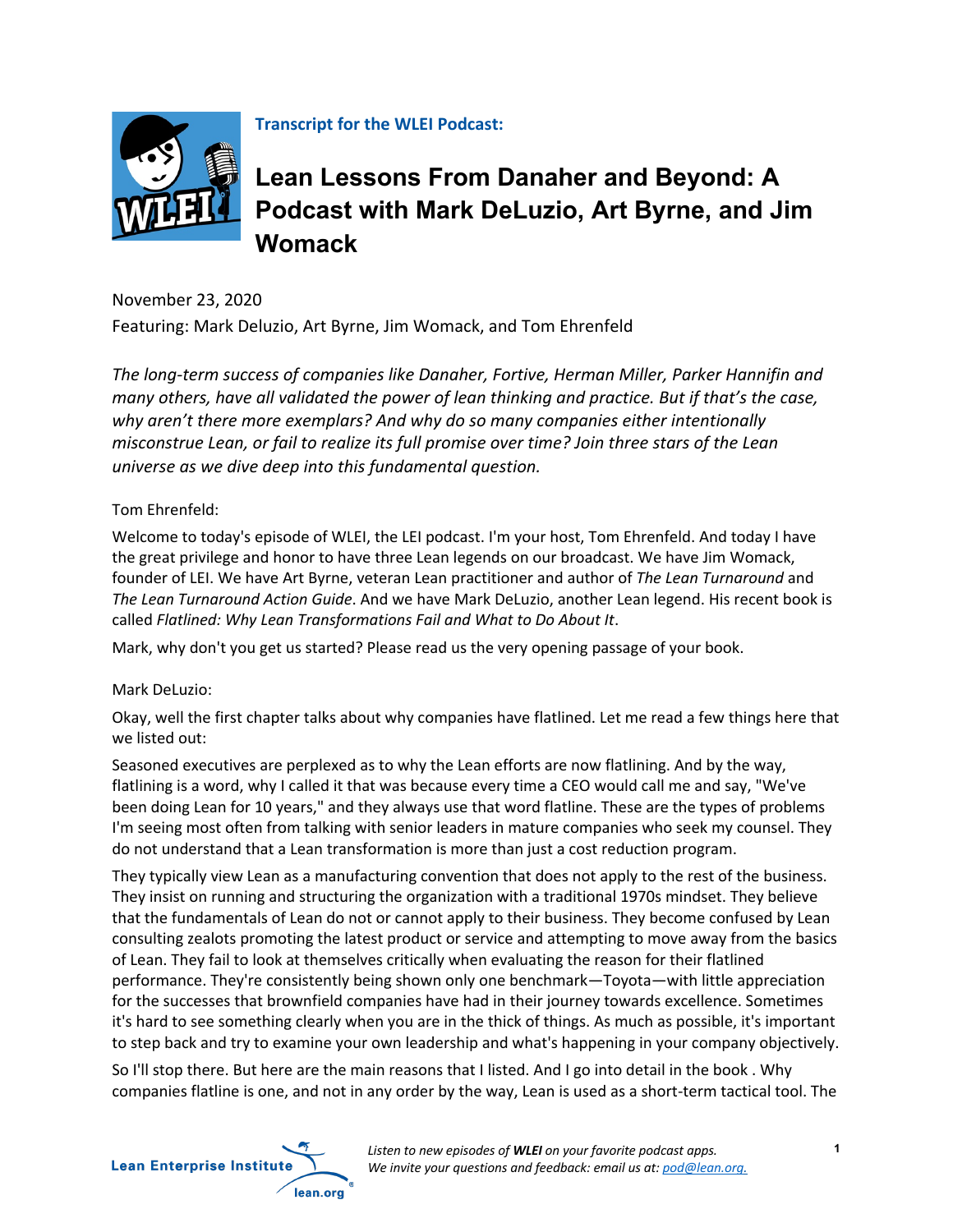Lean initiative isn't connected to the broader strategy of the business, which is a big deal. Functions are optimized for Lean, but the enterprise is not, which is a real big deal, because many times when you try to optimize a function, you create dysfunctional results for the rest of the enterprise. And last but not least, leadership is either hands-off of Lean or reluctant to revisit the basics. And we've got a guy on here called Art Byrne who probably is the hallmark, if you will, of hands-on leadership. I remember hearing the stories about operators going home saying, "Hey, the CEO taught me 5S today or standard work, right?

And you just don't see that right now. So really what happens Tom, is that when people call and say, "Hey, we want to do what Danaher did, or we want to do Lean, and we have to do what Toyota did, what they really are saying to me for the most part, many times is we want their results, but they don't want to do the things that you have to do to get those results. And results are only one outcome, right? So that's kind of what they're asking for many times, without really understanding or being willing to change or actually do the work that's required and making some tough calls, right. And just changing that whole 19, you got to remember these leaders got to where they were in a very traditional format.

Now you're asking them to throw away the success practices that they've had that got them to the vice president level or the CEO level. You're asking them to throw that away now. And that's all they know, and it's very uncomfortable for them to be able to throw away what got them to their success today.

## Tom Ehrenfeld:

One thing that struck me about this book is that it's comprehensive. You share a wealth of detailed knowledge and instruction about everything ranging from standard work, standard work and process, hoshin kanri; it's just all the kinds of tools in the toolbox and you contextualize this within an enterprise mindset. You establish how it's more than the tools and practices.

And sustaining Lean requires a complete commitment from top to bottom from every person. One phrase you use is a "level of discipline" which I thought was interesting because that actually speaks to the attributes that are needed for a company to sustain this work.

And finally, there's just this great wealth of experience that you use. You talked a lot about Jake Brake and Danaher, and I guess the question is I'm going to just skip ahead, why is there such a gap today?

## Art Byrne:

All right. Let me jump in on that because I think I agree with everything that Mark said and my own experiences is much of the same thing , which is that when most companies look at Lean as a cost reduction tool, they just want cost reduction. That's basically what they want. And they're thinking, they've come up to where they are in a traditional way. And so changing things that's got them there, seems pretty hard to do. And I know my own experience when I tell people, "Look, if you really want to do Lean, everything has to change. You have to think about sales and marketing." And they look at you and say, "Sales and marketing?

That doesn't have anything to do with Lean." And I say, "Well, look, if you're shipping 50% of your orders in the last week of the month, sales and marketing has a whole lot to do with Lean because you got to change that. You can't have level loading and one piece flow and all the things that we're trying to do with Lean and still think you're going to ship 50% of your sales in the last week of the month. It's never going to happen."

And I think the other thing that now, if I go back to our early Danaher days, one of the things that we learned early on, in fact, the first Kaizen event that we had with Shingijitsu, we took a plant tour. This was in Clemson, South Carolina, with Jake Brake's sister company, Jacobs Truck. And we said, "Well,

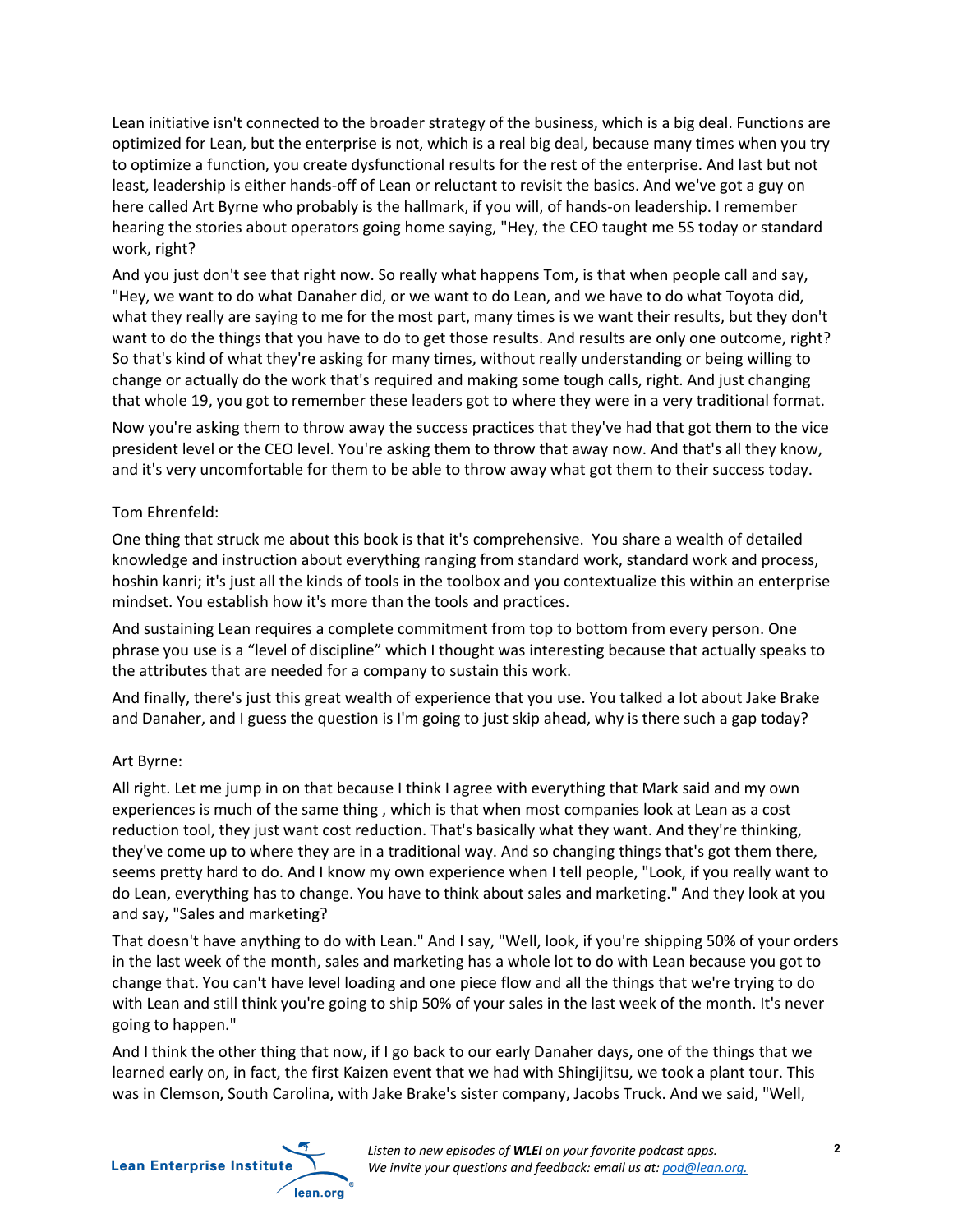we'll introduce them to the factory. We'll take them on an hour and a half tour." We got about 100 yards into the factory, they held up their hands and they said, "We've seen enough. Let's go back." We went back into the conference room and Mr. Awada gets up on the board and in huge letters, he writes "no good."

And then he turns around and he looks at us and he says, "Look, everything here is no good, what do you want to do about it?" Now I would say that for 95, 98% of all companies, if a consultant came in and in two minutes told you that everything here was no good, he would have a fight on his hands.

Management would say, "No, wait a minute, you can't walk in here and say that to us." So they pushed back on it. And in our case, we said, "Okay, we agree, show us how to fix it." And I think that's a huge difference—that you have to overcome the mentality of what you have and when you get really right down to it, Lean is not a cost reduction program. It's a strategy. And it's a cultural mentality of how you look at the business. How does management look at the business? What are you trying to do? And if what you're trying to do is be the best supplier, look at it from a strategic point of view, then you have at least a shot at this stuff because the difference is, for example if the three of us went into any kind of company, what we see and what the existing management sees are completely different.

They're just not the same thing at all. And the way that they think is completely different. They've taken their value-adding for granted for a long time. In other words, if they have a six-week lead time, they've accepted the fact that that can't be changed. And when you talk about what leads to a six-week lead time, and they'll say, "Well, our setup times are two to three hours," and they've accepted the fact that that can't change because all their operators and all their functional leaders tell them, "There's no way you can reduce the setup beyond two or three hours." So once you get locked in on that, the only strategy that you have is to try and make your customers conform to your six-week lead time. So all these things are enormous hurdles, and we were able to solve them at Danaher just because we looked at it differently.

We had to do something different and we looked at it differently. We saw Lean as a strategy right away. We never started as a cost reduction program, even though we got huge cost reduction. No, that wasn't why we were doing it at all. It had nothing to do with it.

Tom Ehrenfeld:

Good. Jim, any thoughts?

## James Womack:

Well, I think the problem we've all been dealing with is the "lack of Art Byrnes and the lack of Mark DeLuzios problem," okay? And take it the right way guys, but you're pretty weird. I don't know why you're so screwed up, but you're pretty weird. And, it's very constructively positively good for civilization weird but you are outliers. So as Lean came along after what, say 1990, that Jake Brake started, I think it was '87. By the early '90s, and we helped a little bit with MIT with the [*The Machine that Changed the World*] Machine book, there suddenly was a big desire to get some Lean. I'd like to buy some Lean please. And I've got the scale here and I've got my scoop and I'm going to scoop out of your bucket some Lean and put it on my scale. And then we'll talk about a price per pound.

And also we'll talk about payback because we're hard-headed businessman. And so we want to get paid back. And so the consulting world sort of responded to the customers want rather than the customer's need because in fact, and look, I've got no bad things to say about anybody. The customer did not want what they needed. So you said, "We're not really going to do the heavy-lifting." And so the thing we got into was that we would do Kaizen activities that would always produce the short-term, spectacular results. And then we had kind of this hope that if you did enough Kaizen, somehow or other everything

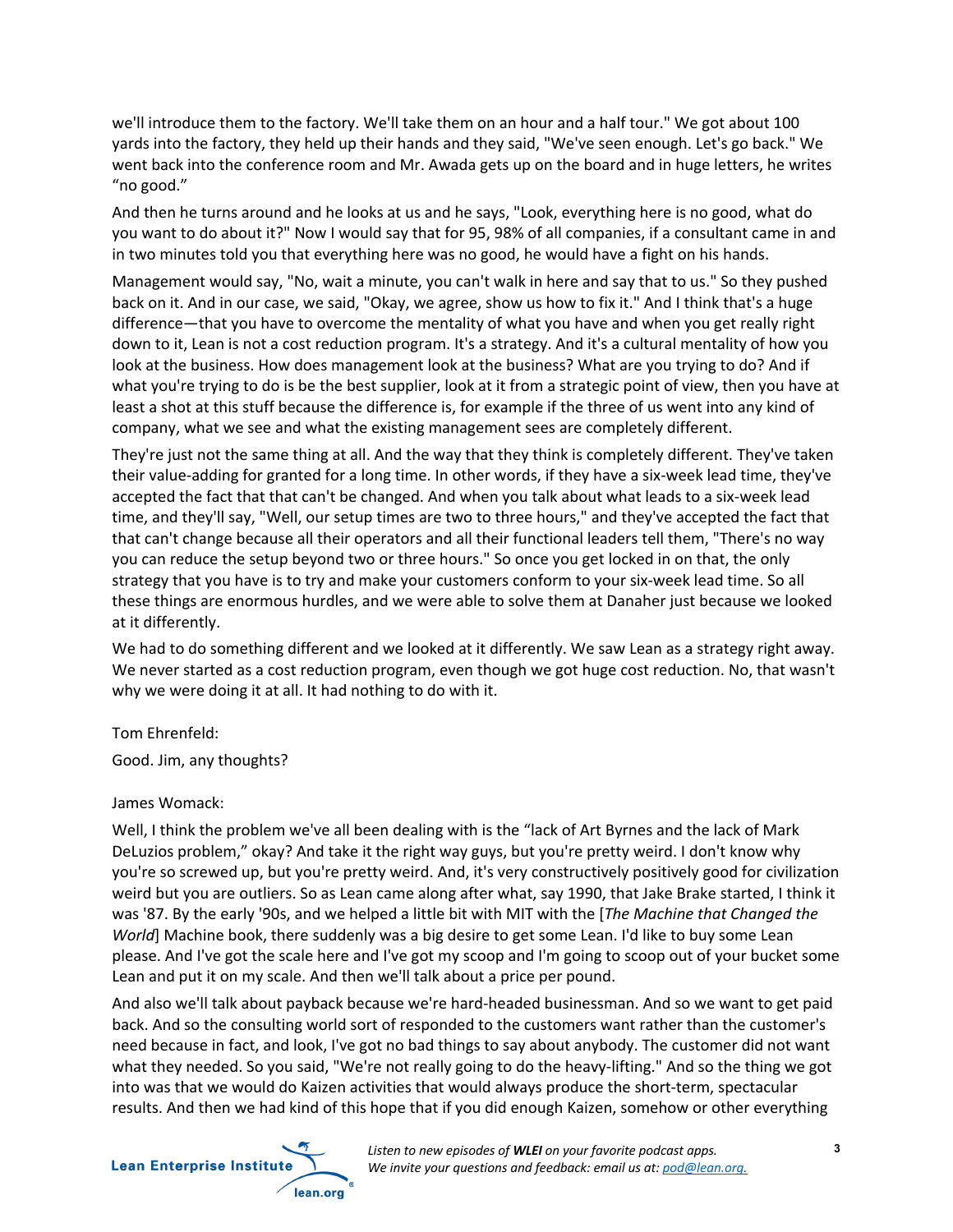would become aligned in Lean. And that was the part that was, "Hey, was that a crazy hypothesis?" "Hey, I don't know, it's an experiment. We're an experiment." But the hypothesis fairly quickly got rejected.

And that left us sort of backfooted with regard to what do you do. And we had actually created a sort of expectation that all there was to Lean was just doing five-day Kaizens plus 5S. And so that was the problem. That is the problem. And that's a long-term problem that we don't have enough Arts and Marks, and we got way too many guys who went to business schools and learned how to do functional analysis and listen to Michael Porter about how to be competitive which is by avoiding competition. And so we get the mess we got.

But not all is lost. I mean, I think the challenge for us right now is to think through what options we might have going forward. And in that regard, Mark's book which by the way, everybody should read, it's less than 100 pages, even a CEO could read this book.

Let me just say one more thing and be through, that we were sailing with a tailwind back in the '90s in the manufacturing world. Everybody was scared and here you've got this foreign competition. And then after the success of the GM Toyota joint venture plant at NUMMI in '84, people said, "Holy moly, these Japanese guys can show up here, build plants, and they can beat us here. We thought they could only beat us offshore with cheap labor and tricks, whatever they were doing. Now we've got guys who can actually on the ground with people like our guys can play the game as an away game and they can win." So that gave us a real boost of people just plain being scared. And back at that time, money still costs something. Remember when you had to pay serious money for money. And so inventory was a big thing.

And now they're just giving away money down at the treasury. So there were a lot of things that were going on that gave us a tailwind that we don't have now. Okay. And then look, there's always the distraction of doing these other things that you can just pay for. I mean, how many times have you gone to a company and they said, "We'd love to do this Lean thing, but we're doing a big ERP implementation. So hey, how about in three years, Okay?"

And now you've got all this crazy stuff out there with industry 4.0, which is a wonderful excuse for not doing anything. Hey, Art, catalog shoppers are going to rule the world. Catalog engineers, that you can buy so much kit and everybody else is buying kits. So you better get some kit. And if you haven't gotten robots, well you need some. And if you got some, you need more and so on.

So there are all these distractions. And by the way, I don't think we've been very successful with social media for us old guys. It's kind of a foreign land, and that's just another issue behind us—that we've got to figure out how to speak a language that the next generation of managers can easily get their heads around.

So your book, Mark, is a great sum-up of what Lean really is versus all the bad habits people learned. You just push the reset button in 90 pages and say, "Hey, look, here's what we were talking about. Thank goodness. Somebody did that." But then we still got all of us, those of us who are too old to actually be actually in the trenches, but still from an emotional standpoint, I'm really invested in this. I believe this Lean stuff makes a better world. And I'm not going to give up, but we do have some real practical questions of how we can get people to do now what they weren't willing to do then.

And some just didn't understand what they needed to do. And I think, look Mark, you've been giving good advice to companies for 35 years. And it's not in that book. There were a lot of guys that you have talked that book to over the years and you're a pretty good talker. And yet you still couldn't get a lot of them to actually give it a serious go. Instead, they said, "Well, why don't we start just to do some Kaizen over here." So it's look, a challenge. I don't know the answer, but it's the big challenge for us as we think about how to close the gap.

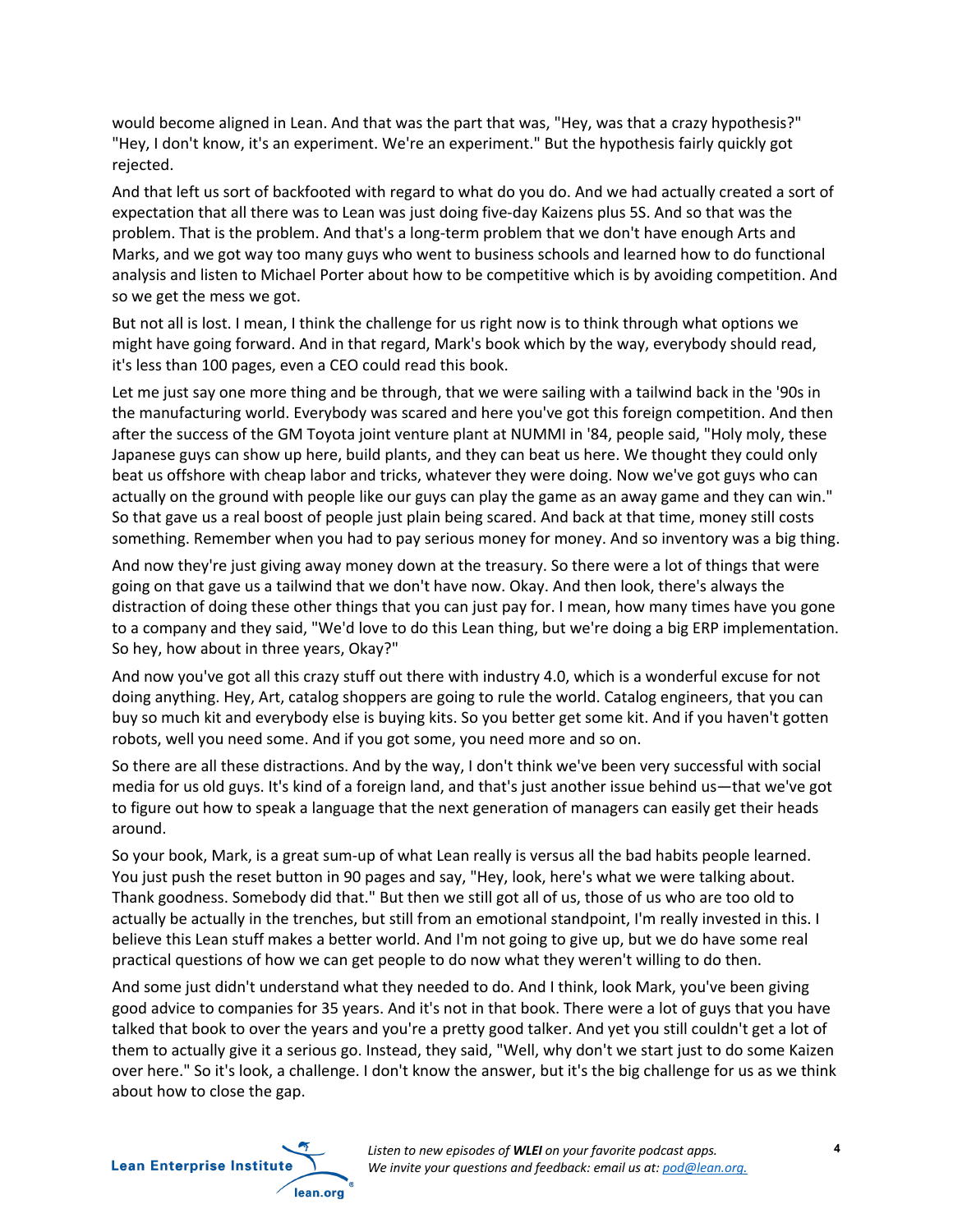## Tom Ehrenfeld:

Let me jump in with one thing. One big takeaway for me about this book was that it dynamically captured some of the paradoxes of Lean. You certainly need Kaizen events and point Kaizen at least as a starting point to get traction, for example. But everything seems to rest on the full enterprise approach and ownership from the top. And it makes this nice claim that "Toyota won the automobile war primarily through Kaizen," which I thought is a nice, graceful argument. And given all this kind of small and ground level, high altitude, here's the softball. What do you think are the key takeaways and recommendations that you are capturing in the book that are essential for company leaders and employees to take to heart, to get some traction with this stuff?

# Mark DeLuzio:

I think Jim touched on it and so did Art from his book. It first comes down to really understanding what this is, number one, and that's a problem. Okay. That really is a problem. And it's been very convoluted to Jim's point earlier about all the silver bullets that are out there today. In my book, I talk about just going back to the fricking basics, right? Standard work, takt time, one-piece flow, simple stuff. That, by the way, it's hard to do, okay. But it's simple. Everybody wants to put up the signboards and the yellow lines on the floor. There's nothing wrong with the yellow lines, and have a nice, shiny plant that doesn't perform. Right. And so all the show stuff is what we're looking at. But one of the issues is I think that we don't really believe and we don't set our compensation systems up either in accordance with Lean thinking.

So I talk about in the book the whole mantra of safety, quality, delivery and cost—in in that order. Each one being higher of importance than the other. And notice that cost is last. To Art's point, this is not a cost reduction program, but, if you do all the other ones right, cost falls out of this automatically. It's just a by-product, right? The problem is when there's a maniacal focus on cost. And that's wrong because you've got to drive the drivers of costs that will get you the cost that you want. So what ends up happening, companies lay off 25% of their employees, like a big one just did and just looking at the bottom of my metric. One big company just had a big Lean initiative and they put a guy in charge and they said, "We are here to really drive our cost."

I said, "That's so wrong." But when it comes down to really believing what we say in the spirit, let's say of safety, quality delivery and cost, I was just waving out, I was with a CEO, about a couple of months ago. And I asked him, "What is the biggest problem that you have with your customer?" And they said, "Well, it's lead time." Okay. We're at 20 weeks, But it turned out to be 28, by the way, when we did look at it and the competition is at 12.

So I said, "well, geez." I said, "So your competition sucks too, but you just suck more." And then about an hour later into the meeting, they started talking about their strategy for outsourcing some of their major components to India. So I said, "Wait a minute, you've got a domestic customer base. You're going to move your product 8,000, whatever it is, miles away, okay, to get costs. I don't care if those guys work for zero, okay, it's going to cost you. And here's why it's going to cost you."

So I took a chair and put it in the middle of the conference room. I said, "There's your number one customer. I want you now to tell him why it's a good thing for him. After he just got through telling you his lead time is your biggest problem, right? Why is it a good thing for you to move that to India? How is moving to India is going to be better for him? Please have that conversation with him." And the CEO looked at me and he's a really good guy, and he said, "I never thought about it that way. Okay."

I said, "Okay, well," and when the CFOs, and I used to be one, Art knows because I worked for Art as a CFO, when CFOs do the math, there's no box on the spreadsheet, no cell on that spreadsheet that says how much market share are you going to lose because you're going to decimate your lead times? And I

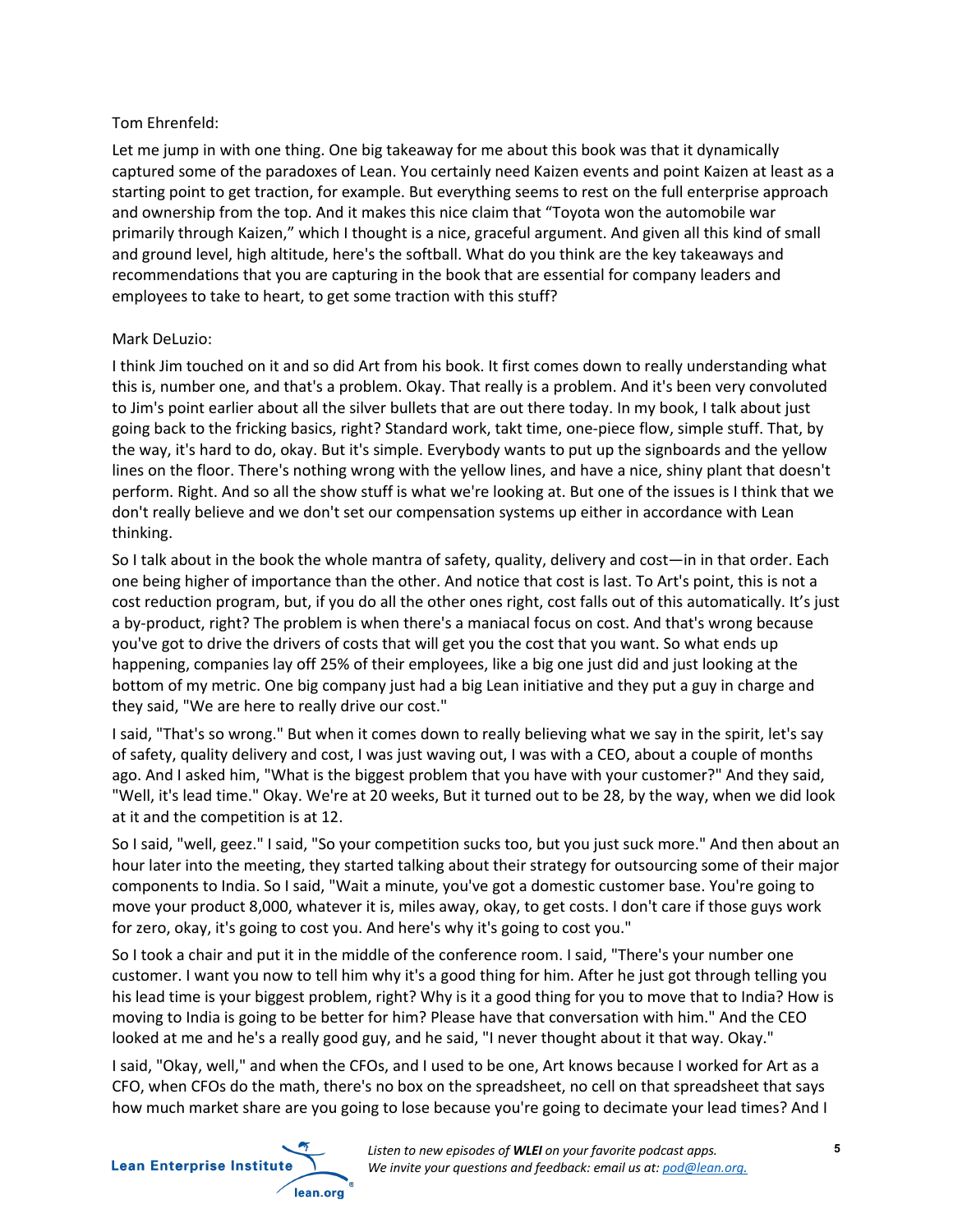asked the CEO, "If you can get your lead times to, let's say three weeks, which I know we can do, okay, what will that mean for market share? He said, "I'll pick up about 20, 25%." Okay. Where's that box as you do the math to go to India? It's not on your spreadsheet.

So to Art's point earlier, and Jim, this is about profitable growth, not about cost reduction. And these guys are just looking at the cost and they're saying, "Hey, some CFO is looking at the math that says, "Labor rates are X and we're Y and we're going to save well, there's great money."

And that's not also talking about the 500 guys you sent over every year at \$25,000 a clip on business class to go check on them and give them their value and their wisdom, when in fact they actually do nothing. All they do is interfere. And there's all kinds of other stuff that goes on with this from a lead time, from a customer service perspective, from a quality perspective. And so we don't really believe in the mantra of SQDC: we always gravitate back to cost, and we're not really talking to things that Art and Jim are talking about. They don't really believe it. A lot of these guys are measured the wrong way. And that is a big problem today, how they're measured. From CEOs all the way down the chain so.

## Art Byrne:

One of the things that I say to people is: "Look, you're running a business and what you're trying to do is improve that business. And so you ought to think about a business in a very simplistic way." And my definition is that a business is nothing but a bunch of people and a bunch of processes trying to deliver a value to a set of customers. It's not anything more than that. And everybody can agree with that until you go to their company and when you get to their company, they say, "Well, Art, we agree with the theory that you said, but our company is so much more complex and so different. And you just don't understand all the problems that we have." And so they've already locked themselves in to all this wrong thinking and the reality is, and I think Mark mentioned, it's in his book, the processes that you have today are going deliver you the results that you have today.

And if you don't change those processes, if you don't focus on that, guess what? Your results are going to stay the same, no matter what you do. And so I look at it as with Lean. We're trying to compete on our operational excellence.

So I think one of the things that any company and any CEO has to do is first, you need to define: what is operational excellence going to be for you? And it's not a bunch of KPI type of measurements. It's not things like increased gross margin by three points or some goofy thing like that. It's what I call driver measures. The things that you think, if you do these things over the next five or 10 years, you will have a completely different company.

And these measurements will drive your results. They're not measuring the results. The results are results. But if I measure what I think drives that, you're going to start to get that. And what we did at Wiremold, for example, we ran the whole company on five things. First one was 100% on time customer service. Not 98.4 or 99.4, but 100. We just said we're not going to stop till we got to 100. And we said, we want to have a 50% reduction in defects every year. We want to have a 20% gain in productivity every year. We want to have 20 inventory turns as our first target. We were at three, by the way. So of course everybody said, "Oh my God, you're out of your mind." And then we said, we want to have 5S and visual control every place.

So those were all drivers. But they're all stretch goals. And they're all stretch goals on purpose to make you think differently. Because if I just said, "I want you to go from the three times inventory turns to five," it's pretty easy for most people to say, "Well, we can go from three to five, we'll just do what we're doing now a little bit better, and we'll get to five. But if you want me to go to 20, that's nuts, I don't get that. Right. I don't understand 20."

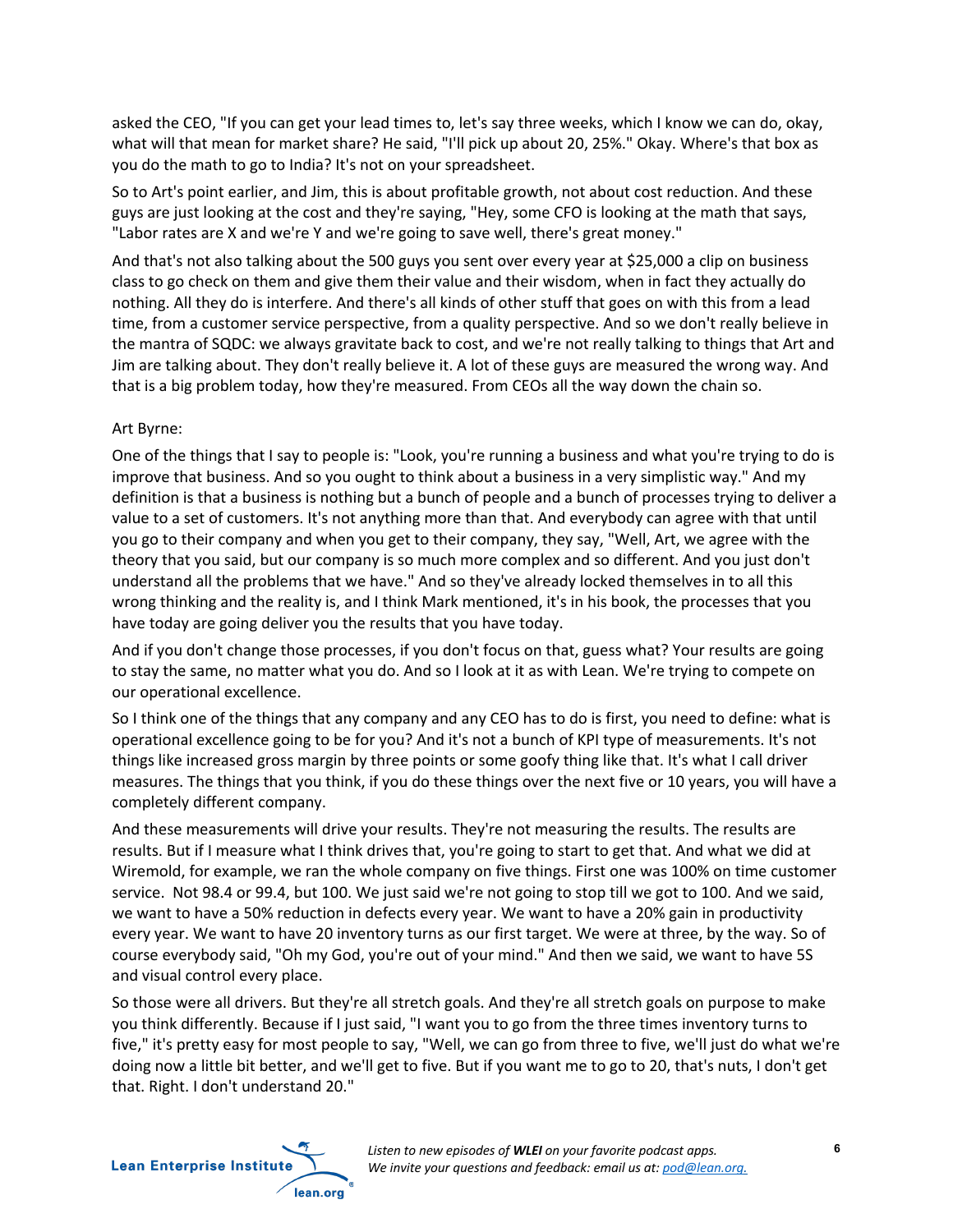Once you have these operational excellence goals, the next thing is, how do I get everybody focused around these goals? Well, you can't do it and stay in a functional organization where all the punch presses are together and all the drilling machines are together and all the laser are together. I think we do that because we think that machines are happier when they're near other machines just like them. Which is a stupid thing, but that's what everybody does.

And then once you have these goals, you've got to deploy them down into your organization. And the only way to do that is to change the functional structure. And you've got to go from functional organization to a value stream organization. And once you get into a value stream organization, now you can say every value stream leader, the only thing we want you to do is focus on getting to these five things. And then what we did is we said, once we had those two things together, we said we're going to run the company based on that. We're going to stop doing these crazy end of month reviews because we're reviewing something that already happened.

And because we couldn't close the books for three weeks, there was nothing we can do about it now. Instead, we said, every week, that all the value stream leaders have to come in and present to myself and my senior management team, how they're doing on these five things. They had 10 minutes to tell us how they were doing and they had to tell us what they planned to do next week to improve, period. That's all we wanted to hear. We were there not to criticize, but to help them, if somebody was falling behind, we would assign the Kaizen promotion office in there to help him.

The whole drive of everybody all the time was just these five things, right? And sometimes people would say, "Well, all right, five things, that's a lot. What if you could only do two things, which ones would you pick?" And I said, "That's pretty simple, you would pick 100% on-time customer service, because that's why you're in business, right, you're trying to deliver more value to the customer. And the second thing you would pick would be inventory turns."

And people would look at you and say, "What are you talking about? Why would you pick inventory turns?" "Well, because if I can have inventory turns going up and customer service improving, everything else has to fall in line. I have to have good quality. I have to have good productivity. I have to have all the other things happening in order for those things to happen."

So if you have simple things you're trying to drive, and you make sure that the goals that you've set are stretch goals, because to me, stretch goals represent the Toyota respect for people principle, because by having stretch goals, what you're really saying is, "I believe that my people can do extraordinary things if we give them the right targets and assist them in learning how to implement those," as opposed to most people say, "I can't give my people those kinds of stretch goals. I'll lose them, they'll just go away. They'll think it's impossible."

So you keep it simple like that, I think you can make real progress on this.

# Mark DeLuzio:

Art, you know the respect for people principle, I did a lot of studying on that but one of the biggest problems with the respect for people principle, or I should say adopting it is that so many companies or leaders I should say, do not know they're disrespecting people. And you go back to Ohno saying no problem is a problem, that usually is the biggest problem in that regard. It's not what they're doing, it's they don't even know they're doing it or even recognize that it's a problem. And so Tom, if you're looking for the biggest reason why this fails, that's probably it right there.

Tom Ehrenfeld:

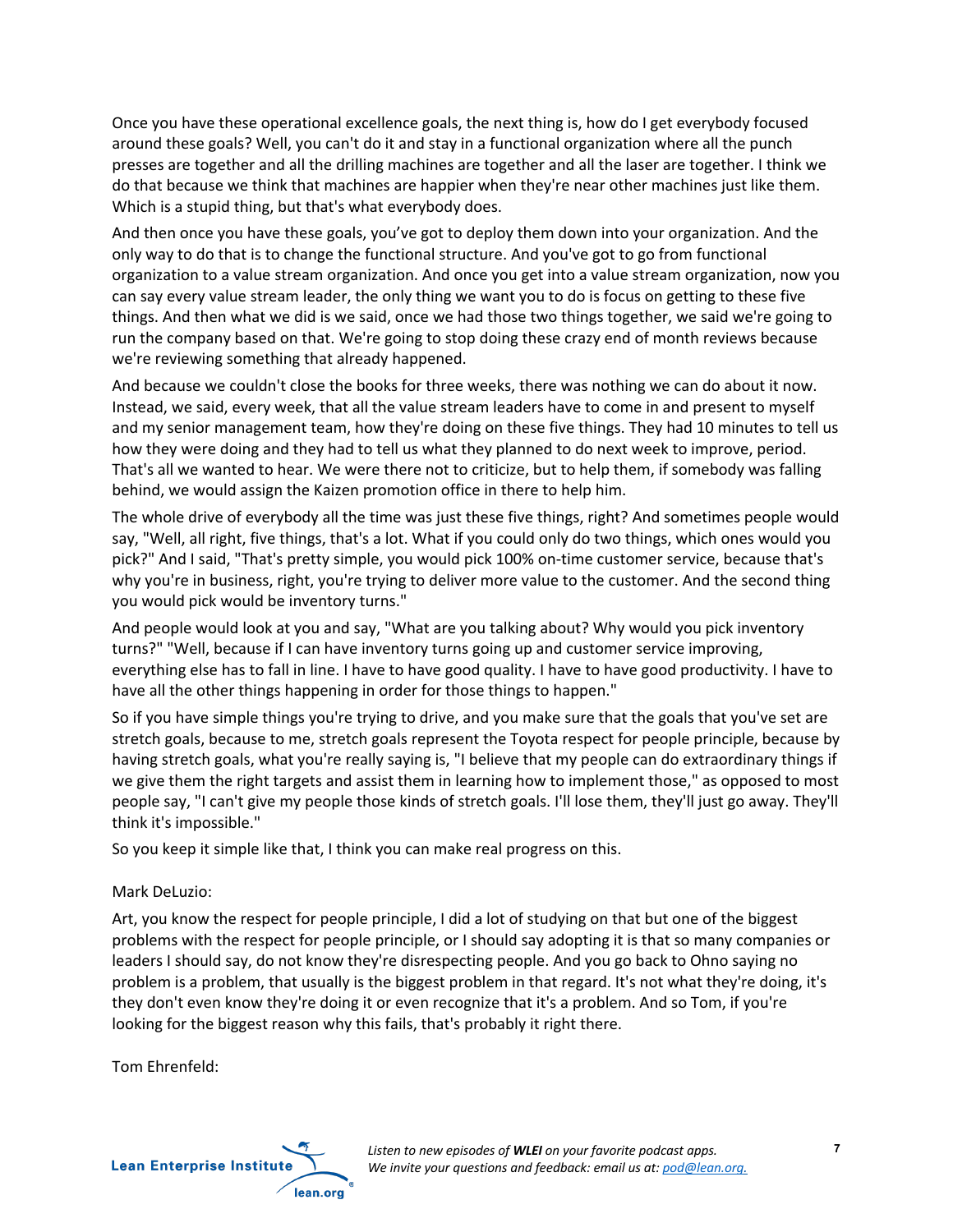I have to share a little story. I went with Art on a visit to a local hospital once, and we're at the gemba and, Art's looking at this chart of how long it takes to prepare a machine to turn it over. And it took a long time. And Art stood there and he said (I thought very respectfully) "why does it takes a lot of time?" And I thought that was a valid question. And the folks who led the tour afterwards said that was a little shocking. The nurses felt disrespected, and I never saw that. I think it's one of these dynamics, these kind of creative tensions in making Lean operational that it such hard work.

## Mark Deluzio:

If you want to make change, I really do believe after all these years of doing this, you have to expect that you're going to challenge people. You cannot be afraid to not offend somebody. Okay. And you don't mean to, and you want to be respectful, but people will get offended like they did with Art, because you're calling them out on it. And that is a problem. Now I will say that when we started in '87 with Shingijitsu and I was there at the time, we got the crap beat out of us from that.

Art Byrne:

Absolutely.

## Mark Deluzio:

And you want to know something, I remember saying, "Beat me again. I love it." And today though, I think we have become very soft and very sensitive. I mean, some of the things that we went through, Art and I went through with Shingijitsu, oh my god, I mean, how many times did you get fired Art? I got fired a million times. Okay. They kept hiring me back, sometimes five times a day. Right. Because of my concrete head. They were tough. But we looked at that and we knew that if they were doing that with us, they really respected us. They knew that we could do this. That's how we looked at it. If you tried that stuff today, forget it. Forget it.

## Tom Ehrenfeld:

And I got to say, so I've seen Dr. Womack in action. I mean, Jim, I know you've been to 8 million gembas and one of your consistent qualities is truth. You really tell people what you see. And I think that is what has prompted productive change. And, another takeaway from Mark's book is that you're trying to foment organizational mindfulness—to produce an awareness of how things are running and where they're not running well. My point being, Jim: what do you think about this notion of Lean succeeding through, I guess, confrontation.

## James Womack:

Well, it all depends on how you do it, Tom. Don't forget I was in a different position from Mark post Danaher. I was never there as the consultant who was actually going to make them do something. I was simply there as the great wizard who is going to be there for a day and as soon as we get rid of this guy, we can go back and do nothing. And so you get a little bit different reaction. People might be offended, but it's just different that I wasn't the one who's going to say, "By the way, we really got to do this, so why don't we start right now?" And therefore my job was easier. I was just trying to raise consciousness. I was not trying to say, "Hey, look, we can do this. And we are going to do this, and we're going to do it right now."

And that was the gift of the Shingi guys: certainly they were very abrasive, but they were also, I think universally recognized to be very smart, and their attitude as they were standing there was, "Well, we're going to do this." And by the way, the fact of the matter is with the Shingi guys that if they didn't respect



*Listen to new episodes of WLEI on your favorite podcast apps. We invite your questions and feedback: email us at: pod@lean.org.*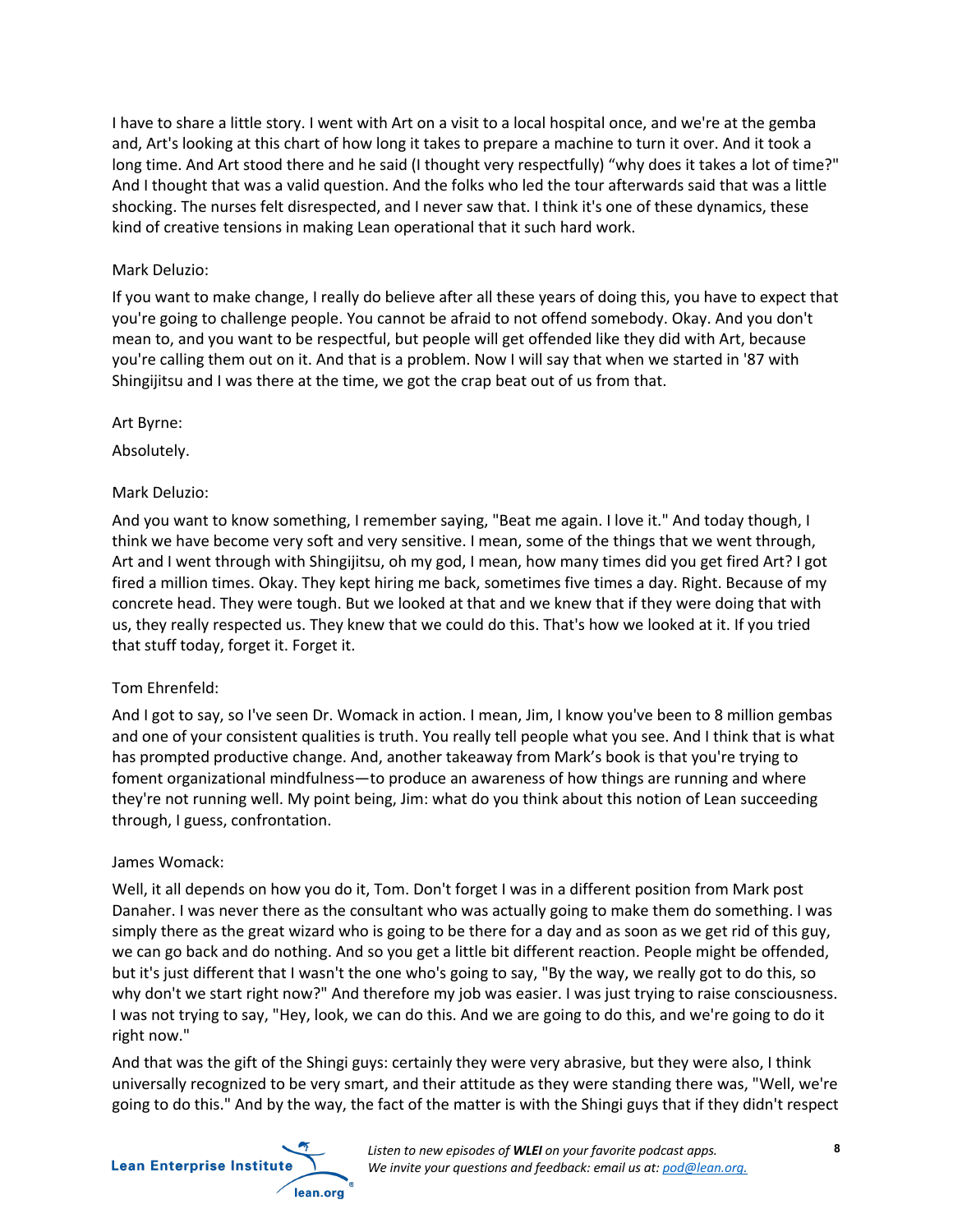you, they just walked out. They said, "Look, this is hopeless. We're going to do that." Mark and Art would appreciate this: I once went with Awada to a Denso plant in Japan, a totally automated Denso car parts plant. And we walked in and we were supposed to go see the head of the operation.

And we've walked in about 50 yards and Awada turns to me, and says, "These guys are Germans. It's all about machines. I can't help them, we're leaving." And I thought, "Well, that's going to be interesting." Here's a case where instead of calling them concrete heads, he just said, "This is so hopeless. I'm just out of here." And this is a totally different mentality.

So look, there are a lot of different ways that you can try to promote change. Some people can and do it from being Mr. Sweetie pie, yes, we can. Let me give you a hug. Other people can do it with tough love. Everybody has to develop their own a way that gets the person who doesn't really want to do something to do it.

Art said something very interesting a few minutes ago. He would call the line leaders in every week to discuss five things he wanted to ask them about. And by the way, he wasn't asking about their number—he was saying, "How are you going to improve your number? I don't care about your number. I want you to tell me how you are going to improve the number." We call those folks value stream managers. And in American practice today, those folks hardly exist. Line managers see their jobs as just keeping the score, doing annual reviews, to explain variances, if necessary. But they don't expect to be called to drive the fire truck to deal with all the things that have gone wrong today.

The fact that they themselves would have to actually understand their process and they would have to actually engage with their superiors in a discussion of how to improve their process….this is not hope as a plan. We're not talking about hope here. We're talking about what are you going to do? And we've created a whole continent and a whole generation of managers who don't know anything about their process. And to basically think they're there to call some consultant or some team to come in and do what Toyota would say is their work. Right? And so that's just a major problem if you're in the consulting business. What you desperately want, I think, Mark, is you just want somebody to talk to who's actually going to take responsibility, and not delegate responsibility, but take responsibility. So there's a whole culture there that it's hard for us to work around, but we keep trying.

## Mark DeLuzio:

Yeah. We've had a lot of good successes over the years. Unfortunately, I wish those successes were higher in terms of our rate of success, but there have been a lot of really good successes. And at the end of the day, sustainability is the real issue. You ,made a good point, Jim, on rate of improvement and Art too on his team meetings. People at Danaher would come up to me and they would say to me, "Hey Mark, what's a world-class benchmark for inventory turns or whatever?"

And I said, "Look, I'm not going to sit here and argue with you about a number, okay? I don't know what the number is and I can guarantee you that whatever it is we agree on, by the time you get there, it will be changed, okay, number one. And number two, you're not world-class, so get your ass back to work, because you're just not it."

So I think the important thing is the rate of improvement. Art talked about 50%. Okay. And we learned that from the Japanese, they said at minimum, by the way, we look at quality improvements, not 3%, not 8%, at minimum 50. And I say the same thing about lead time, setup, everything else, right? And it's interesting and not to invoke six sigma, but if you are at, let's say 50,000 parts per million, and you only improve 50% per year, I think if you do the math, it's something like 13 or 14 years to get to six sigma.

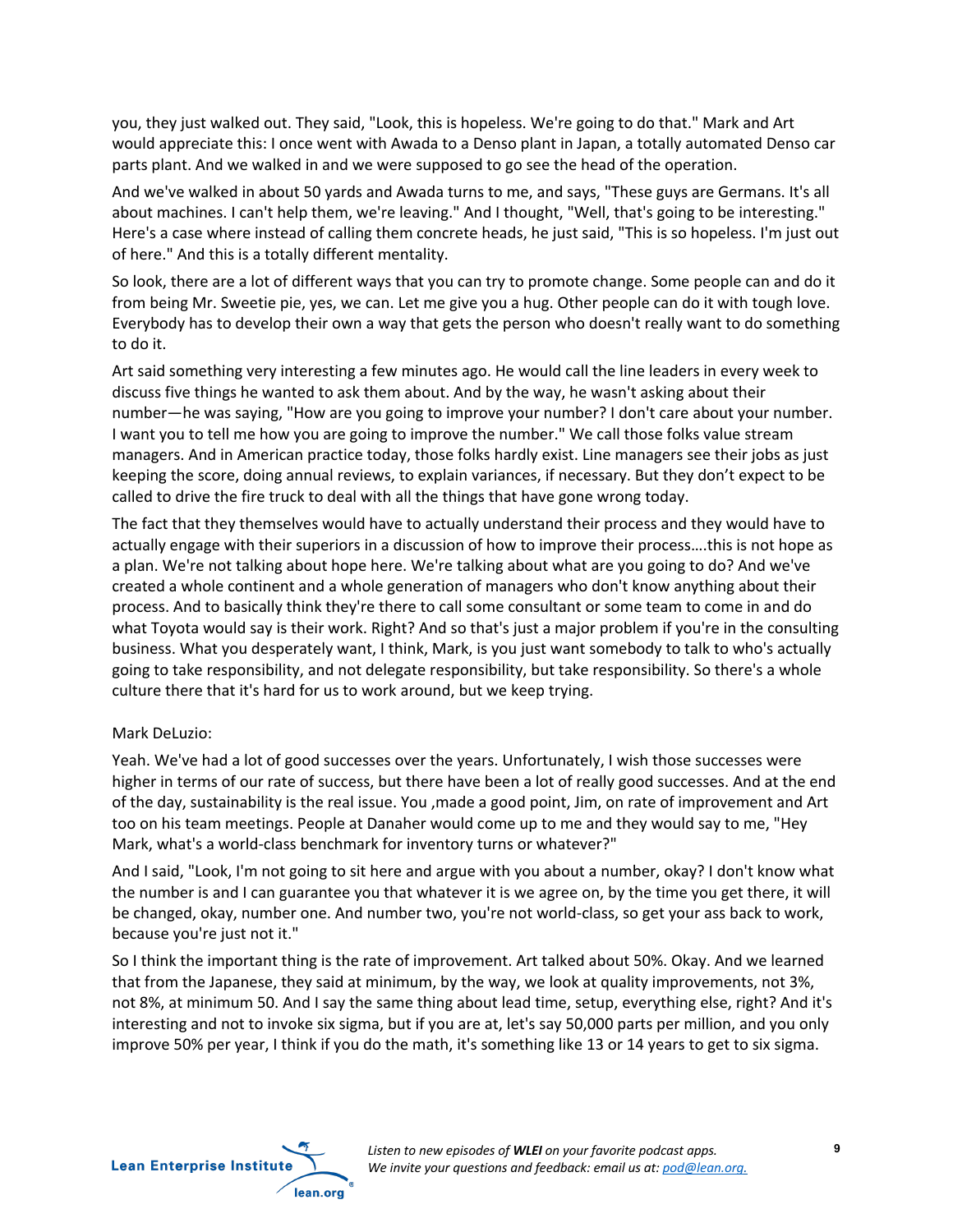You don't have that kind of time. You've got to do more than 50, right. And it was interesting just invoking six sigma. I remember, I think it was Awada, Jim that told me six sigma, no good. 3.4 parts per million. Why do you accept that? Why not? Why aren't you thinking about zero? 3.4, no good.

And you do the math on airplanes. If the airlines flew at six sigma, we'd have a crash every three days. So they could not understand why we would accept 3.4. It was more of a mentality, just like when Art said, "Why are you planning 99%? You're planning to fail 1% of the time. Why are you doing that? Why is that a good thing?" So it's all a mentality.

## Art Byrne:

Talking about mentally, one of the things that I think helped us a lot in the early days at Danaher was when we first started working with Shingijitsu, of course, as Mark said, they were calling us names. They were throwing things around. They were really tough, really hard to deal with. Myself and George Koenigsaacker were the two that started this thing in Danaher to begin with, and we both thought strategically about things. And we said, "This is the greatest strategic weapon we've ever seen." We didn't ever, never, ever, ever saw it as a cost reduction. So we said, "Look, let's make a pact, whatever Shingujitsu tells us to do, we're going to do it even if we think it's the stupidest thing we ever heard."

And I would say about half the time, we thought it was the stupidest thing we ever heard, but we said, we're going to do it and we're going to learn from it. And the one thing we're going to make sure of is once we do it, we're never going to let it go back to what it was before because your local management team, most of the time it would fail. We couldn't get it to work because we'll build a cell, but we had never maintained the equipment before. And so you build a cell where one machine is dependent upon the other and because you never maintained it, some machine breaks down, the whole cell dies. Right? So your management team is saying, "Let's go back the way we were before. We can't keep this up." And we just said, "No, we're never going to let you go backwards. We're going to fix this. We're going to figure out what's wrong. We're going to fix it. And we're going to go forward."

And I think just having that mentality and that determination that says, "Never let it go backwards, fix the problem, take the next step." That was a big reason why at Danaher, and then eventually Wiremold and other places have been successful: because we didn't let it go back. We just said, "We're not going to do that. We're going to listen if they're telling us something, they're telling us for a reason." And we never found something that they told us that once we did it and understood it, we said, "Okay, now we get it. We understand why they wanted to do that."

James Womack:

Tom, I want to end on an optimistic note.

Tom Ehrenfeld:

Please.

James Womack:

I would recommend three things. I've gotten a lot of calls in the last year or two from the early adopters, from companies way back when that said, "We're going to do this." And what that ended up meaning was they have an operational excellence or a Lean team that's been working for nearly 30 years and they're doing still point Kaizen and called up and said, "I feel flatlined. And so therefore, what do we do?" Well read Mark's book. Okay. And I do think there's some willingness of these folks who are still sympathetic to the ideas. They honestly just don't know how to do them. I almost feel like I ought to

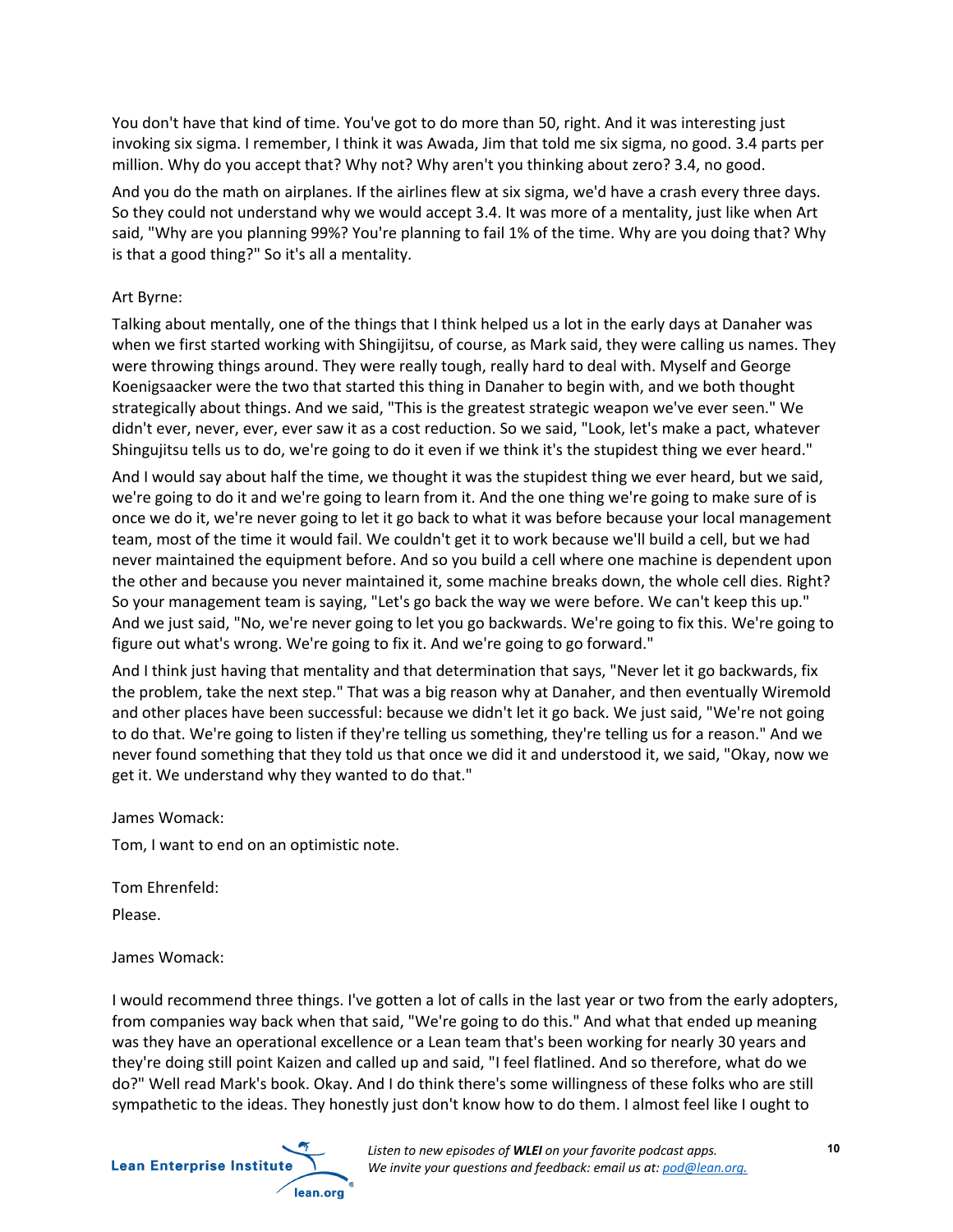make a list of all of those companies, see if they'd be willing to get together and talk about what they need to do now. So that's one thing.

Second, the folks are trying to bring some manufacturing back that we think that's a good thing. Bring some manufacturing back, but wait a minute, do it the Lean way rather than the crappy way you were doing it when you left. And I think it there's a real opportunity there, we've had an interesting experience with GE appliances that it's so hollowed out to appliance park in Louisville, that there was no, there, there, the lights were on, but nobody was home. And they decided for various reasons to bring it back and discovered by the way that they couldn't even do it the old way, they no longer knew how. All of the old mass production guys were gone and it turned out actually, they couldn't make anything. They just didn't know anything about manufacturing. And so we've had a lot of fun, not as their consultants, but as their thought partners. And by the way, they've just done some amazing, great stuff, but there are lots of other companies out there and we're saying, "Guys, before you come back with some manufacturing and do it the same crummy way you did it before you left, why don't we have a talk?"

And then the third thought, we never made this connection which is between the product development and production and a particular process development. So that when I could travel, that was back until the beginning of March, I would routinely see relatively new processes in companies that were totally wrong and yet this company hadn't said they were going to do Lean. And you say, "What happened, guys? This was the wrong technology and the wrong product design and what happened?" And the answer was, "Well, basically we just never talked because it's hard."

So I think completing that handshake in which you get the product and process development, I think don't ever let yourself say product development, it is product and process development. Every product has to have a process to get the value to the customer. I think we could have a conversation now that maybe we couldn't have before. So those are the three things that I've been looking at, thinking about as opportunities to get ourselves elevated up to the level that Mark describes in the book and that would be good for the country, it would be good for companies, it would be good for employees, it would just be good all around.

## Mark DeLuzio:

Let me make a point about when people go to visit Toyota: they don't really understand that a lot of the brilliance that they see in their manufacturing is a by-product of the design, right? I mean, a lot of people don't understand that. And how that ties in and to me, the definition of genius is taking the complex and making it simple. And that's what they've done. But they did that a lot through design, both process and product. And so it's a really good point that I think a lot of people miss so.

# Tom Ehrenfeld:

Mark, I'm going to ask Art to go. I'm going to let you be the final word because you are the author of a Flatlined and-

## Mark DeLuzio:

I'll correct everything Art said, is that what you want me to do?

Tom Ehrenfeld:

Yes.

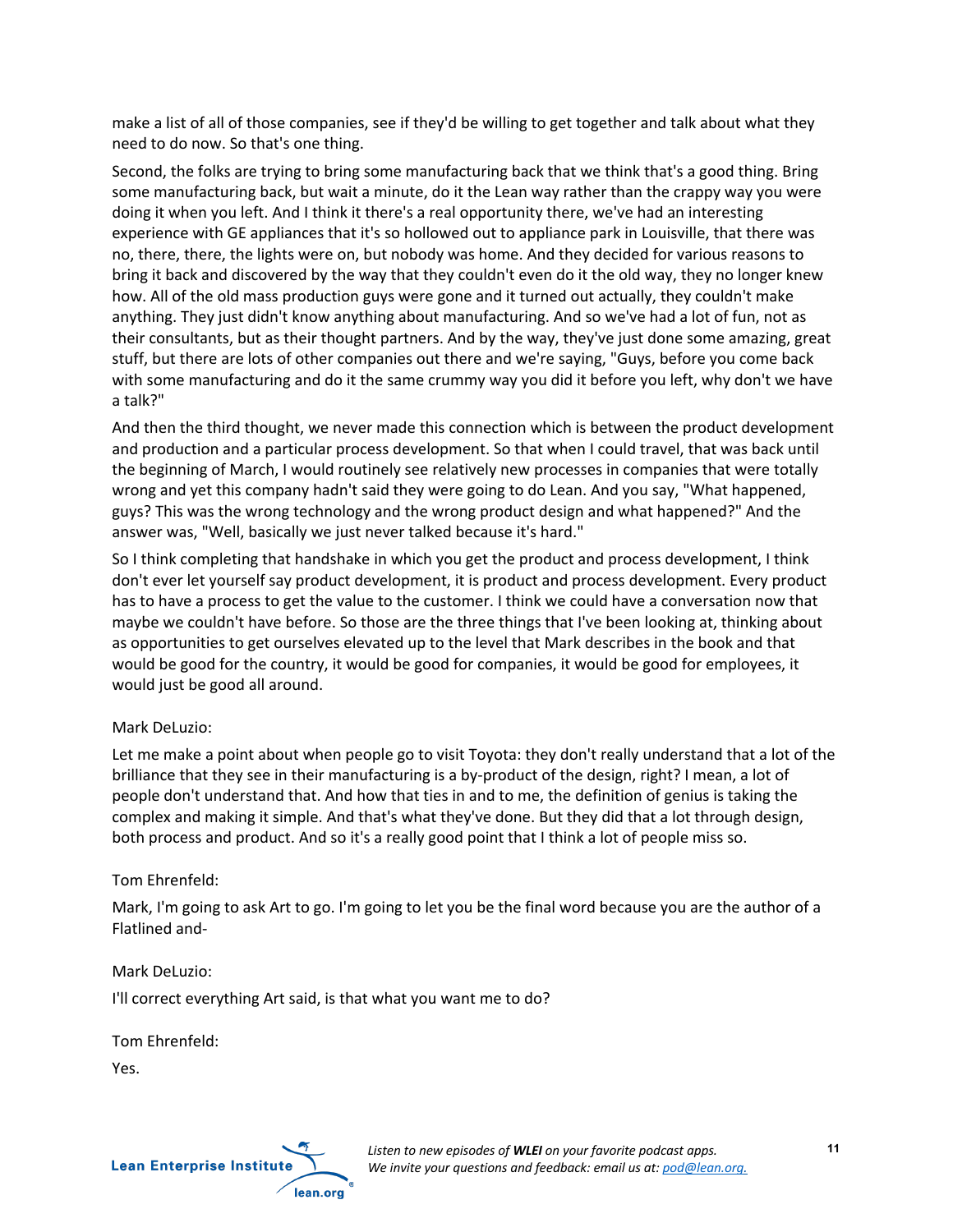Mark DeLuzio:

Okay, go ahead.

## Art Byrne:

That's fine with me. I think this has always been the most difficult question of all with Lean: how do you get people interested in doing this stuff in the first place? And even if you get them interested, how do you get them to understand what this really is? Because more than 95% of people just look at it as cost reduction. When they look at the results of Jake Brake or Wiremold or other companies that have been very successful, the thing they focus on is cost reduction. They don't focus on the customer service part, they don't focus on short lead times and the fact that Lean has really…I think of it as a time-based growth strategy, because what it does really is every time you remove waste, you shorten the time it takes to do anything.

And I always like to use a simple example when people say, "Well, Lean is not strategic." They're people who will argue with you up and down all the time about that it's not strategic, it's just cost reduction. And it's just something we should give to operations and nobody else has to do it. But think about something like setup reduction. Say you get two companies, A and B, and they both buy the same equipment from the same manufacturer. So it runs at the same speeds and all those kinds of things. And the only difference is company B figures out how to change the machine over in one minute and company A takes an hour. And then you say, okay, if they can each only do or dedicate one hour a day for changeover time because they got to make product the rest of the time, just ask yourself a couple of questions, who would have the lowest cost? The guy who changes in an hour, or the guy who changes in a minute, right?

This is confusing for a guy who thinks traditionally. It doesn't make any sense to them, right? But the reality is and you can point it out in lots of different examples, but the guy who can change in a minute will have an enormous cost advantage over the guy who takes an hour. And then the next question is: if they each can have only an hour a day of setup time who has the best customer service? I say, well, the guy that can change in an hour and he only has one hour a day, that means he can only make two different products a day. The one before the setup and the one after. The guy who can change in a minute, however, he can make 61 different products a day, the one before the setup and 60 changeovers. So he's going to have a huge advantage in customer service and he's going to have a huge advantage in lead time.

So you say, well, if all I did was setup reduction, but I got the lowest cost and the best customer service and the shortest lead time, I think that's pretty damn strategic, right? I think it's a very strategic thing. If we could get more people to understand Lean and what you're trying to do in those kind of simplistic ways, even though you're talking about something that they look at it as, "That's a manufacturing thing, the set up stuff."

If you can get people to understand that—understand that it's a time-based growth strategy, not a cost reduction program, I think then we could make some progress. And I'm hoping that as bad as this pandemic thing is, there's a lot of companies that if they don't make a change now, there are going to go away.

And that's a great motivator to try something very different than you've done before.

Tom Ehrenfeld:

Excellent. Mark, please share your final thoughts and we will-

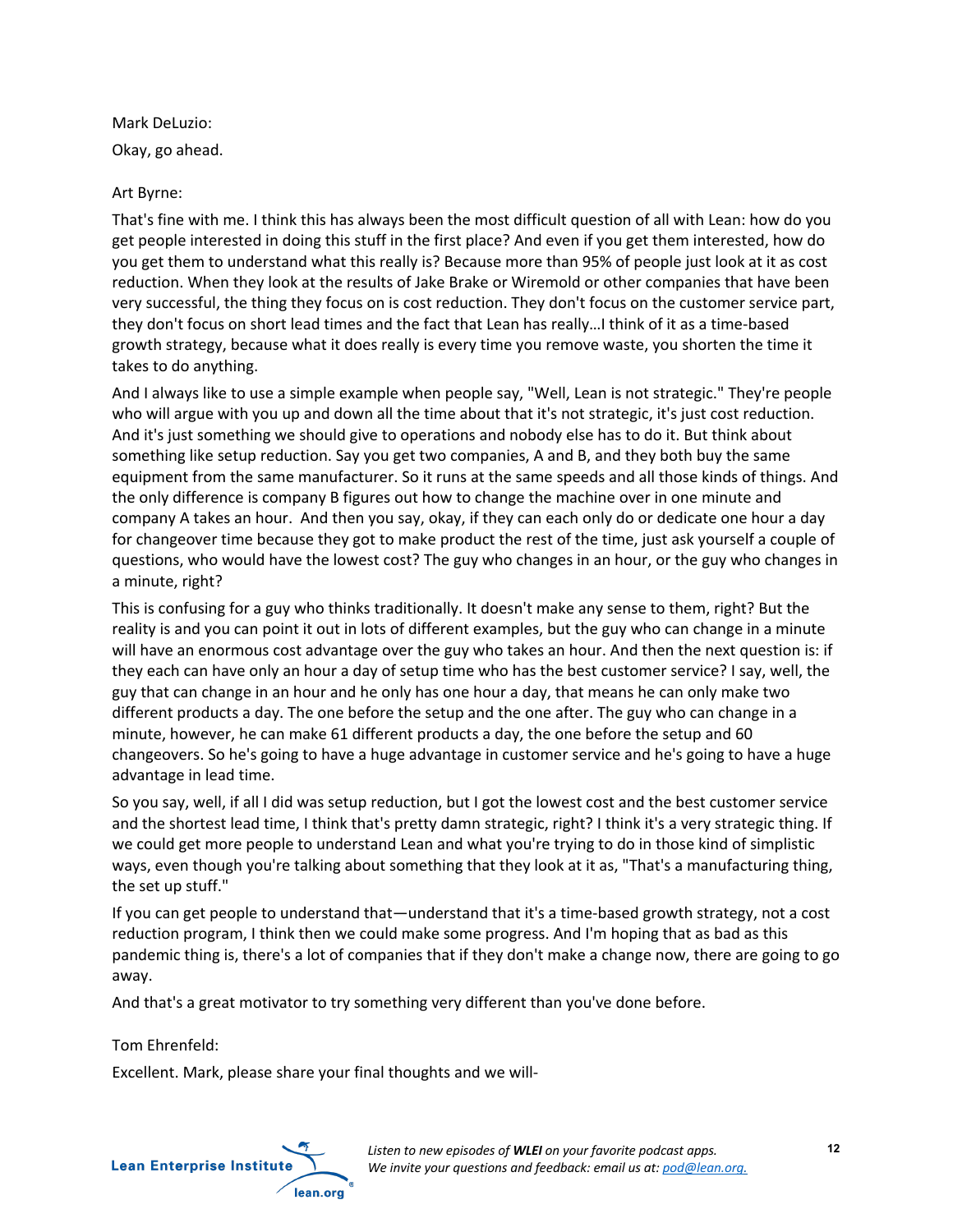Mark DeLuzio:

Okay. Well, final thoughts. First of all, Tom, thanks for getting us all together, I really appreciate it. I'll leave you a couple of key things to think about. One is it's really important for executives in particular to know that there is no silver bullet. I use the analogy of you go down to, let's say, Lowe's or Home Depot and you buy a refrigerator, you bring it home, you plug it in. And 20 minutes later you have cold drinks. It doesn't work that way.

We want DBS, like Jim said. I want a bucket of Lean, right? There's no silver bullet and the problem in our industry, my industry in consulting, is that there's just too many fricking silver bullets out there that everybody is getting confused on. Whether it's TOC, whether it's six sigma, Lean sigma, whatever the hell that is. And so there's a lot of stuff out there today that's really confusing the hell out of people, right, number one. Number two is I really stressed the basics and I think that's what Art's been talking about all along. I don't know how many companies that say they've been doing Lean for 10 years. And the first thing I ask for is where's your standard work combination sheet?

Well, we don't do standard work. You have to understand we're different. Okay. So it's all fake Lean. They've got the poster boards up, they've got the lines on the floor. They've got the gemba walks which are meaningless by the way because nobody knows how to do a gemba walk, but they go through the motion and waste everybody's time in the morning. And then what they turn into is expediting meetings rather than gemba walks. And then they mark themselves green because they outproduced the demand from the day before. And it's like, "Well, why'd you do that?" "Because we had a good day. We beat our plan." Well, what are you going to do with the inventory? Just stuff like that. Right. And so we do a lot of fake Lean, but the basics, if you go back just to the Toyota production system house, and look at the bottom, there are three things there.

Kaizen, level scheduling and standard work. I remember Awada telling me, "If you don't understand standard work, you do not understand the Toyota production system." Now as far as Kaizen goes, how many Kaizens are you doing? We're doing one a week or one a month or one a quarter I should say. And it's like, "Okay, so you were aspiring to be Mr. Universe, but you're going to go to the gym once a quarter. Okay. I got that. All right. That makes a lot of sense. By the way, really nice poster boards that you've put up. Right. So it's fake Lean. We're not doing the basics.

Number two, I've had companies telling me we can't use takt time because whatever we make, we can sell. So we don't really need to do takt time. Well, then why are you doing inventory 1.8 times? So that's the first, right?

And then last but not least, when comes to how we run our lives versus how we run our companies, they're drastically different. And a lot of it has to do with our measurement system. I'll give you a couple of examples. So I was with a CFO and a CEO of a company down in Arkansas, we're walking through their plant and I said to the CFO, "How do you pay people here?" "Everybody gets measured and compensated on utilization of equipment." I go, "That's great." So they weren't changing over, okay, like Art says because that shut their number down. Right. They're making stuff, they're making A when they had orders for B, they weren't doing even preventive maintenance. Because that took time away from their measure.

So I said, "What do you do then?" And the CFO says, "We've spent a lot of money for this equipment. We're trying to get our return back, our investment back." I said, "Okay, that's interesting." I said, "Hey, by the way, you have a new car, right?" He goes, "Yeah." I said, "It's a Lexus, right?" And he says, "Yeah, I have a Lexus." I said, "Well, you paid a lot of money for that, right? The car is pretty expensive."

I said, "Okay, well, are you going to drive it around the block tonight 1000 times to get utilization out of it? Well I wouldn't do that. Well, why would you do it? What the hell are you doing? Why are you having

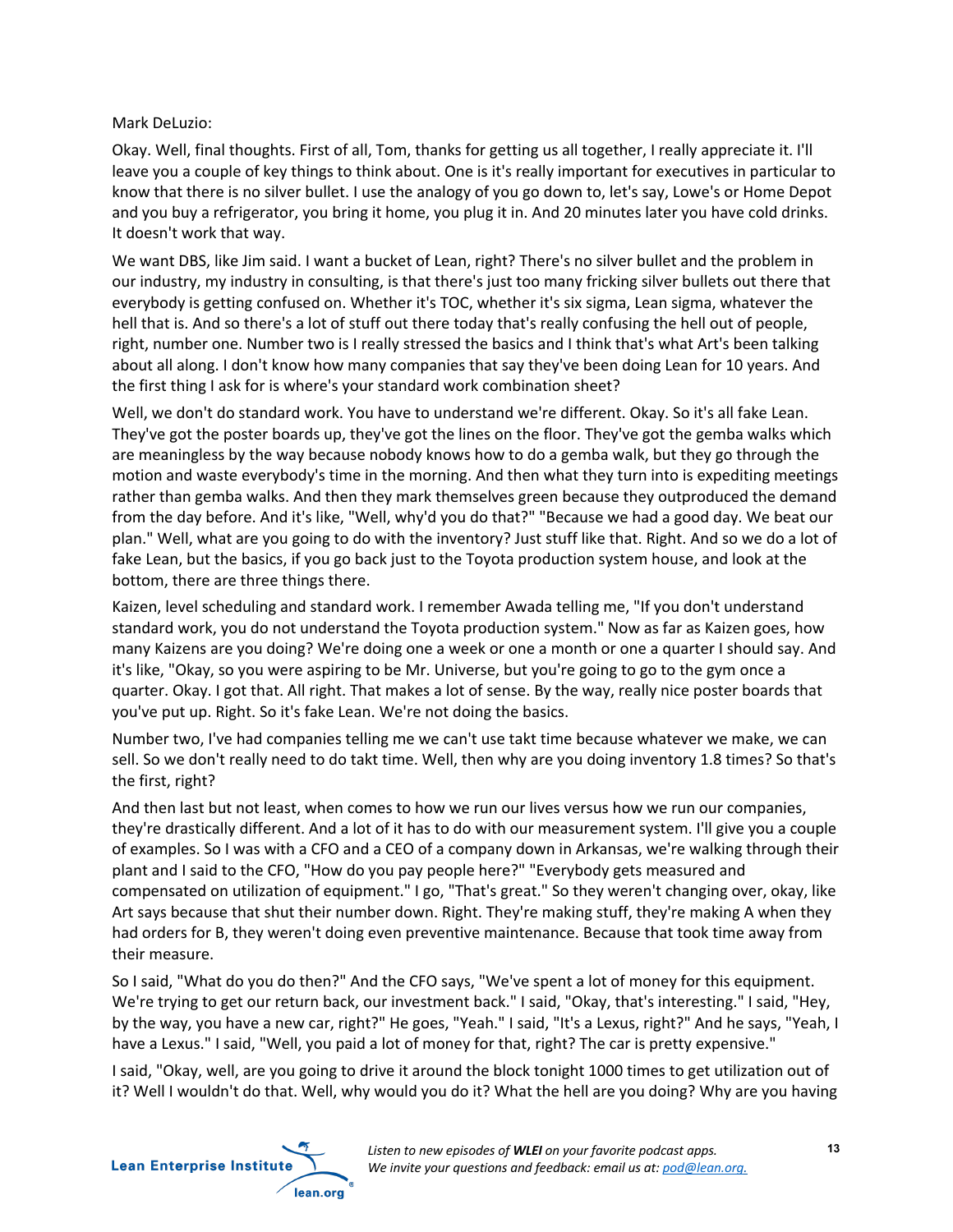these guys do that? Okay. Why would you not do that if it's a good idea here, it should be a good idea for you too, right?

Another example is they couldn't understand what Art said about doing multiple changeovers. They were looking at less changeover, So changeover avoidance. And they couldn't understand. I said, "Okay, look," I said, "How many of you guys," And again, I would like to relate it back to real life, right? "How many of you guys ever had a barbecue in your backyard? Friends and family?" Everybody raises their hands. I said, "Okay, let's say you're serving hot dogs and hamburgers, how many people just make hotdogs then later, you're going to make the hamburgers?" Nobody raised their hand. I said, "Well, why not?" And they said, "Well, there are people that want hot dogs and there are people that want hamburgers because I want them all to eat at the same time."

I said, "Well, okay, if your machine let's say, makes 10 parts, do your customers only order part one because you decided to make it the first week and change over on Saturday, regardless of volume and then maybe part two, you just happen to consume it the same time you decide to manufacture it in week two?" "No." "Well, you don't do it with hotdogs and hamburgers, why are you doing it in your production?" So we took a thermal forming process down by 72% in one week, by the way and they were now able to make all 12 parts every 1.2 days with a set up wheel. Art knows what I'm talking about. And we got to do 12 changeovers in every 1.2 days? Yeah. I said, "Yeah, yeah, you do."

You're not going to just serve hotdogs and then hamburgers, right? So they got it. They understood it. But always going back to real life, we won't go out and buy eight months worth of inventory of groceries because we got a deal on it. We also wouldn't shop, if I live in Chicago, do grocery shopping in LA because I can get a cheaper price. But we go to India, we go to China. Right?

So if you think about how we live our lives and then apply that methodology and that thinking to our business, I think we'll be a lot better off because we pretty much live a Lean life the way we run our own pocketbook. But when it's somebody else's money, it's a different game. And then our compensation system gets in the way too.

There's a lot more to talk about, but those are the things that I think if people just get back to basics and know that this is a lot of hard work, it's also a lot of fun work too. It's fun, it's hard and it's worth it. The bottom line is it's worth it.

I will not work with a CEO whose main reason is to reduce headcount. I will not do that. I would just refuse to work with them. Right. Lean, L-E-A-N, the black eye it's gotten was Less Employees Are Needed, L-E-A-N. And that's not why we do Lean. We use it as a strategy to grow the business, right? And take share, and compete. Even in a commodity business, we can compete with lead time and quality and kick the crap and even get price out of a commodity, believe it or not.

So if you've got that as a competitive weapon, who's going to stop you? So anyway, I'll stop there. But I really thank you for having me on this and to be in the presence of these two guys which is phenomenal. So thank you.

## Tom Ehrenfeld:

That's fantastic. I really want to just give the biggest most gracious thank you. We have had Jim Womack, who's written many books and who actually wrote the forward to Art Byrne's books. Art Byrne has written two books and has written the forward to Mark DeLuzio's book. And Mark's new book once again is Flatlined and we all highly recommend it. So thank you all. And here's to more conversations.

Mark DeLuzio:

Thanks Tom.



*Listen to new episodes of WLEI on your favorite podcast apps. We invite your questions and feedback: email us at: pod@lean.org.*